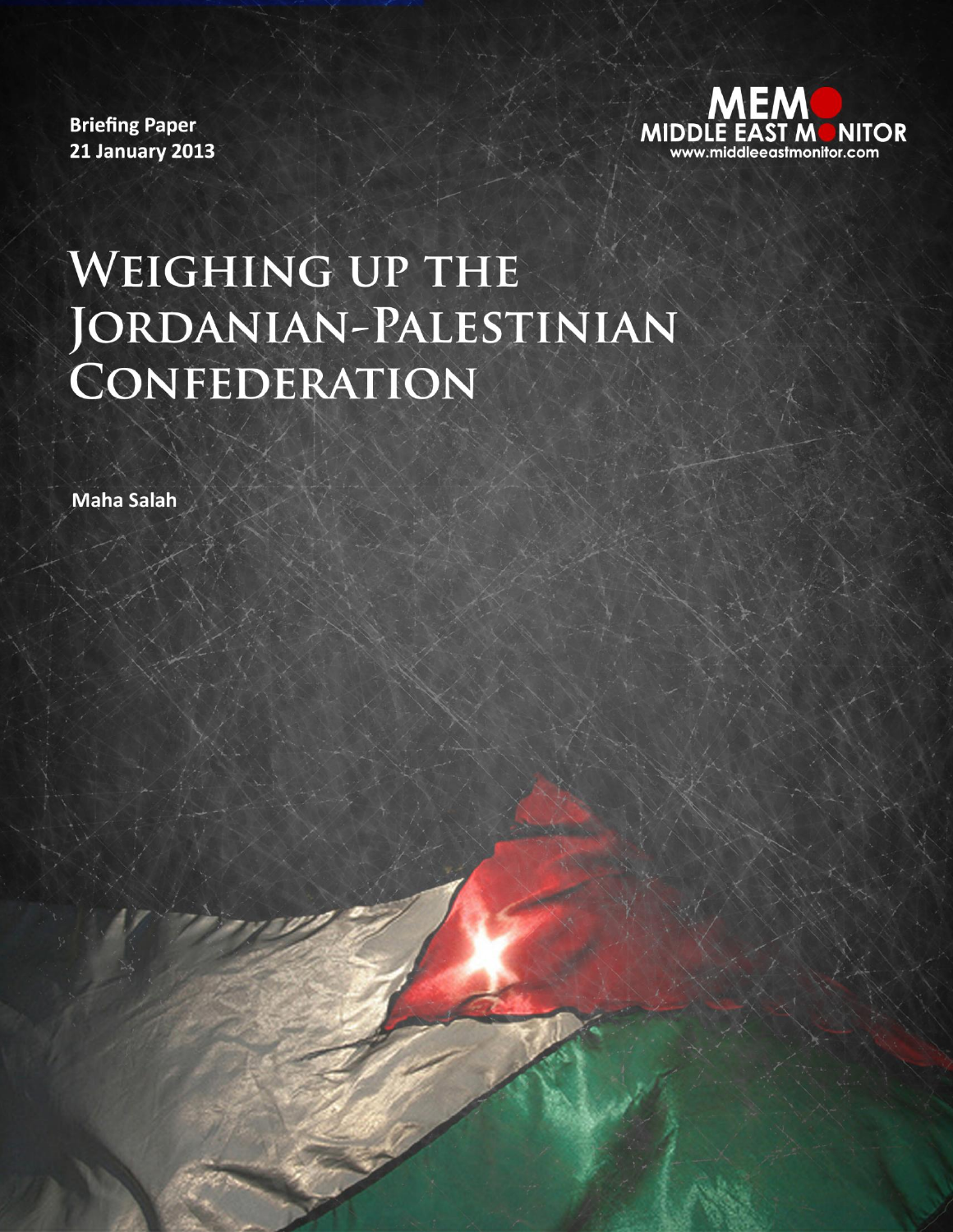

#### **BRIEFING PAPER**

**21 January 2013**

## **Weighing up the Jordanian-Palestinian Confederation**

#### **Introduction**

The idea of a Jordanian-Palestinian confederation, which first emerged four decades ago, has resurfaced in recent months and is creating something of a controversy. The origins of the concept go back to 1972 when King Hussein of Jordan offered a plan to establish a federal united Arab kingdom to include Jordan, Gaza and the West Bank. The fundamental aim of this federation was to assert Arab sovereignty over all three territories.

In 1985, an agreement to seek Palestinian self-determination within such an alliance was reached between the two parties. However, during the first Intifada [Palestinian uprising] in 1988, King Hussein unexpectedly withdrew his plan and severed ties with the Palestinian territories. He asserted that it was time for Palestine to become self-dependent and negotiate with Israel without Jordanian interference. Since then, the focus has shifted to securing an independent Palestinian state and discussion of a confederation became taboo.

However, following a speech by Jordan's Prince Hassan in October 2012, the Palestinian President, Mahmoud Abbas, briefed his ministers to prepare for a new confederacy project with Jordan and compile a report on the diplomatic possibilities of the venture. This has led to widespread speculation that as a result of Abbas' new-found political currency in the wake of his successful bid for UN membership, an alliance with Jordan could be back on the table.

### **Why now?**

Several factors explain why the option of a Palestinian-Jordanian alliance has been revived at this point. These include the deadlock in peace negotiations between the Palestinians and Israelis. Moreover, the issue of Israel's continued settlement expansion constitutes a major stumbling block to any breakthrough in negotiations.

Another factor is the very slim possibility for the establishment of an independent Palestinian state in the foreseeable future. Although Palestine was recently recognized as a non-member observer state by the UN, this does not, in reality, grant independence to the Palestinians living under Israeli occupation.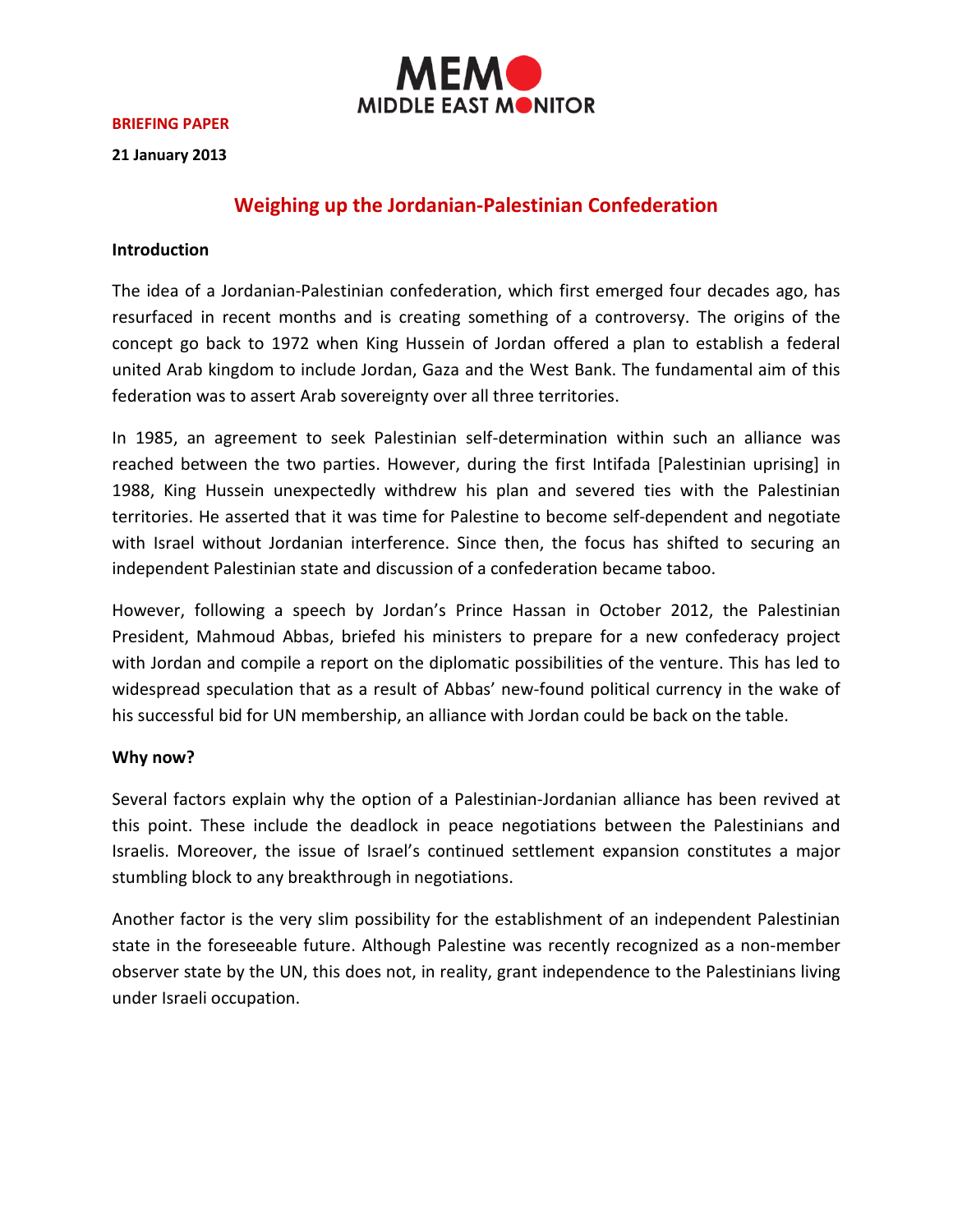

### **Points of view of the parties involved**

The mere mention of a Jordanian-Palestinian confederation sparks animated reactions from the parties potentially involved in such an alliance. Needless to say, Jordanians, Palestinians, and Israelis all have different viewpoints. Moreover, the way ruling bodies view this option may differ substantially from the views of the public in all three countries.

### **Jordan**

Jordan is a good example of a country with such conflicting views. The proposal of a Jordanian-Palestinian confederation is supported by the ruling elite, senior politicians and ministers who believe it will enhance peace and stability in the region. Their only condition, though, is an insistence that a confederation does not supplant the two- state solution and the establishment of an independent Palestinian state.

On the other hand, the Jordanian public is less enthusiastic about the idea. In their eyes, if the two-state solution is realised, Palestinians in Syria, Lebanon, and other countries would return to the new Palestinian state. This state would be under confederate rule making the Jordanians, i.e. the East Bankers, a minority and vulnerable. Moreover, they are extremely wary of Israeli plans to turn Jordan into an alternative Palestinian homeland, particularly given its high Palestinian population. Additionally, they have valid fears regarding the demographic threat, as well as the economic and political burden of having their future linked to the Palestinians.

### **Palestine**

Although Mahmoud Abbas has already instructed his team to prepare for a possible confederacy with Jordan, the broader Palestinian opinion on the proposal is that it is not a priority at present. Supporters of the project within the Palestinian Authority see it as a means of advancing toward the creation of a Palestinian state while sharing responsibilities with, and learning from, an experienced and internationally esteemed partner.

As for the Palestinian people, they have no interest in dealing with this matter until they have reached an agreement with Israel to end the occupation and establish an independent state. Moreover, they need a solution for the refugee problem based on UN resolution 194, which calls for the exercise of their right of return. Many Palestinians feel that until these are resolved, it is neither realistic nor appropriate to discuss a Palestinian-Jordanian confederation. In their opinion, any discussion before then would be premature and contrary to Palestinian interests; they would be the weaker side in any negotiations and be disadvantaged as a result of being occupied.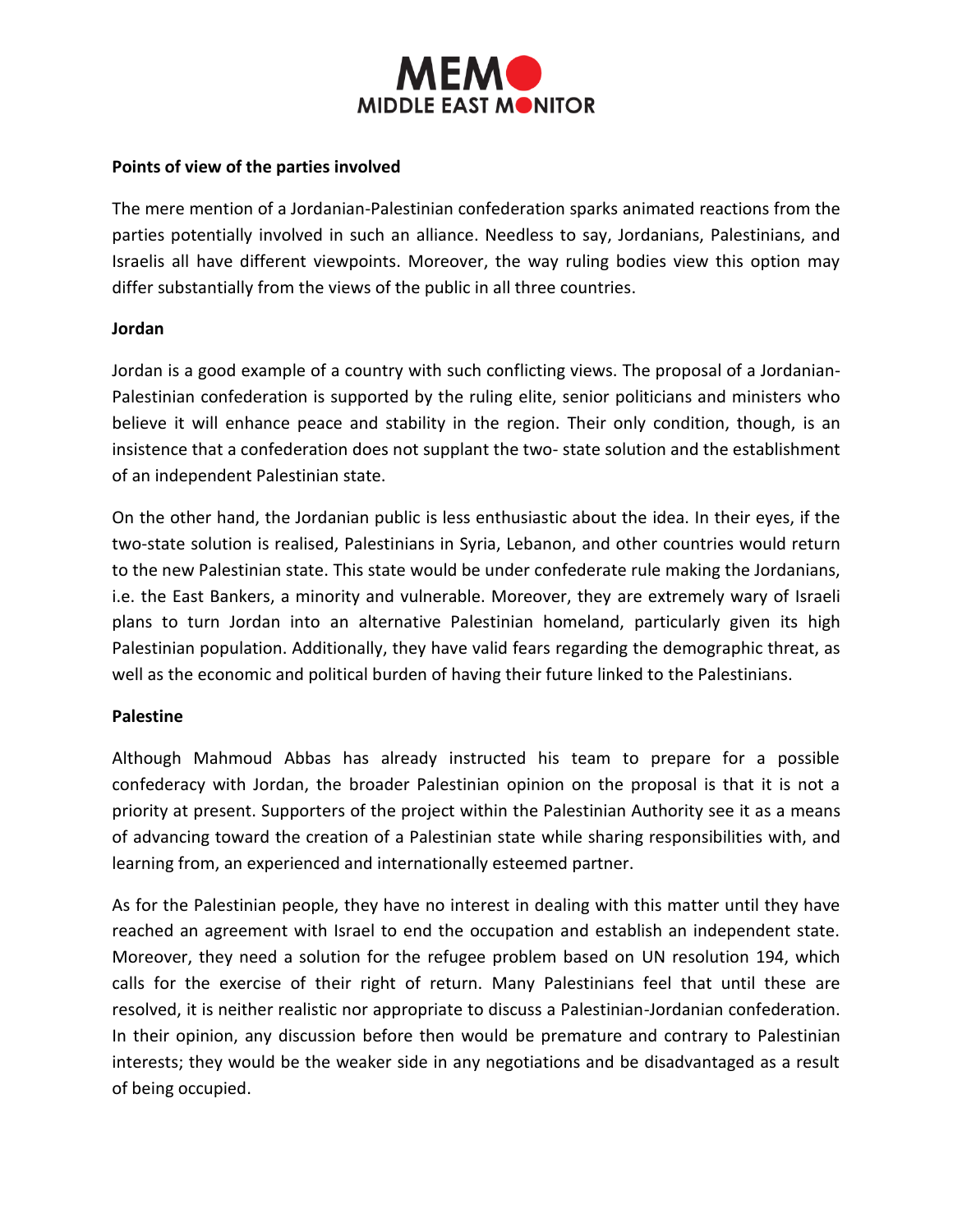

### **Israelis**

If a Jordanian-Palestinian confederation were to be formed, Israel would certainly benefit greatly. Given the fact that Jordan recognizes Israel, it follows by default that the confederation's government would also recognize Israel without the need for a public declaration of recognition from the Palestinians. Likewise, Israel would be able to avoid formally accepting Palestine as a state and simply welcome the confederation as a whole. In this way, it would avoid having to cooperate with Palestine directly, and instead only engage with it through Jordan.

Israel's political establishment has always advocated Jordan as the natural home of the Palestinians. By establishing a confederation, the objective of 'transferring' the Palestinians to Jordan will, in their view, be realized. Moreover, with a confederation, this objective would be achieved peaceably and without force. Amman would replace Jerusalem as the capital of the Palestinian state, and the refugee problem could be solved there. For Israel, it is an attractive win-win option.

### **The West**

Although the West haven't really had a chance to weigh in on the proposal as it has not yet been presented formally, one could assume it will also gain from the establishment of a confederation. The United States, Europe, and Israel would encourage a confederation between Jordan and the West Bank because it would end the conflict in Palestine and relieve them of the burden of its management.

### **Will it work?**

Although some advantages would be accrued from the establishment of a Jordanian-Palestinian confederation, the fact remains that it is still too early to consider such an option. The formation of a confederation before a resolution of the final status issues such as the Right of Return and borders would leave in its wake a ticking time-bomb; the confederation itself would lack stability and legitimacy if it is not supported by the popular will. Therefore, any serious thought of a confederation must be preceded by an end of the Israeli occupation and the establishment of an independent Palestinian state.

If it were up to the Israelis, they would push the Palestinians into Jordan, make Amman the capital of the Palestinian state, and keep all their settlements in place. However, neither the Palestinians, nor the Jordanians will agree to this. Moreover, Palestinians in Jordan are aware of the negativity directed towards them by the Bedouins and so will claim their rights in Palestine, not in Jordan.